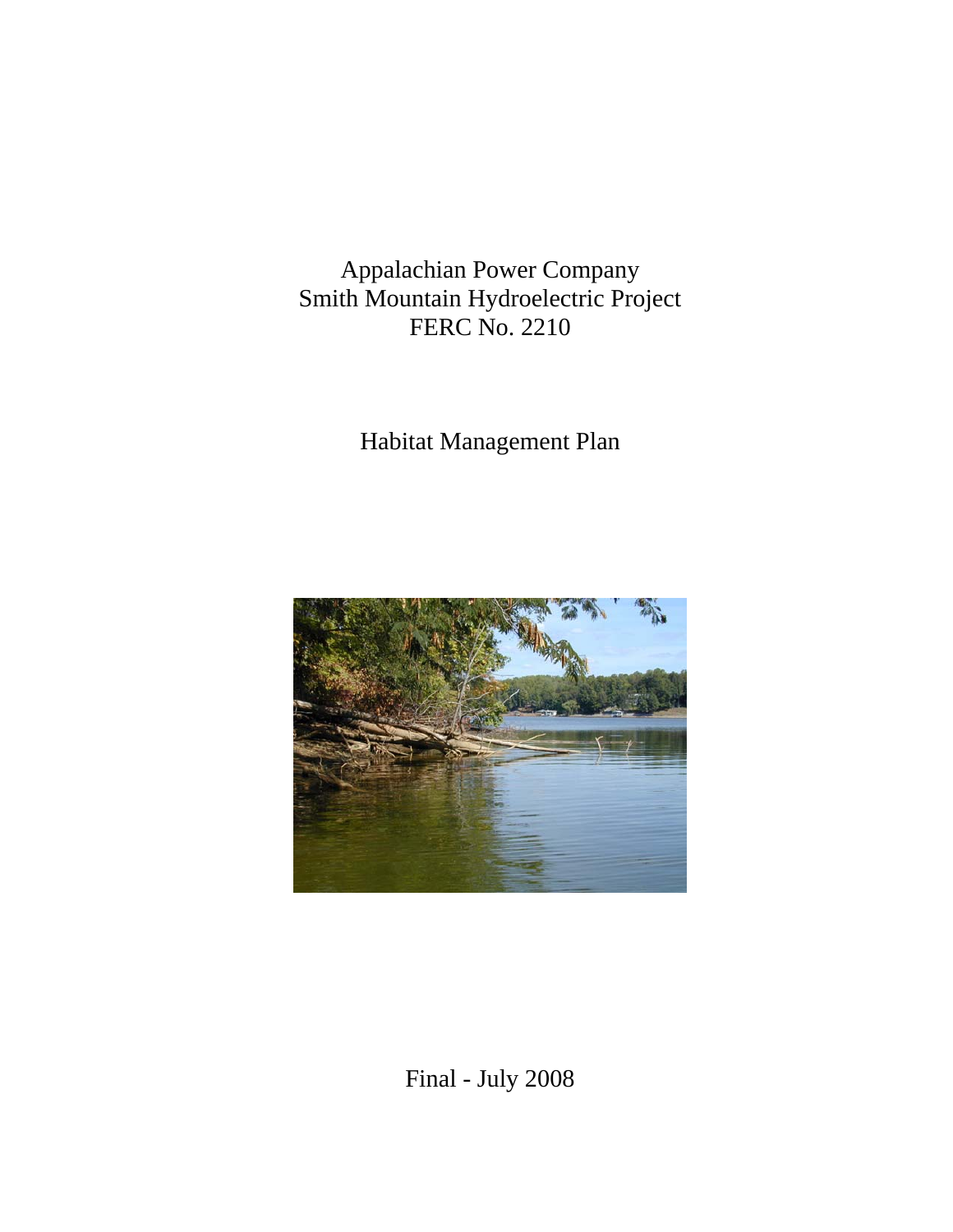## TABLE OF CONTENTS

| 1.0 |     |                                                                                 |  |  |  |  |
|-----|-----|---------------------------------------------------------------------------------|--|--|--|--|
|     | 1.1 | Smith Mountain Development and Leesville Development Project                    |  |  |  |  |
|     |     |                                                                                 |  |  |  |  |
|     | 1.2 |                                                                                 |  |  |  |  |
| 2.0 |     |                                                                                 |  |  |  |  |
|     | 2.1 |                                                                                 |  |  |  |  |
|     |     | $\overline{3}$<br>2.1.1                                                         |  |  |  |  |
|     |     | $\overline{4}$<br>2.1.2                                                         |  |  |  |  |
|     |     | 2.1.3<br>Natural Heritage Areas and Wildlife Management Areas<br>$\overline{4}$ |  |  |  |  |
|     |     | 2.1.4                                                                           |  |  |  |  |
|     |     | 2.1.5                                                                           |  |  |  |  |
|     | 2.2 |                                                                                 |  |  |  |  |
|     |     | 2.2.1                                                                           |  |  |  |  |
|     |     | 2.2.2                                                                           |  |  |  |  |
|     |     | 2.2.3                                                                           |  |  |  |  |
|     |     | 2.2.4                                                                           |  |  |  |  |
|     |     | 2.2.5                                                                           |  |  |  |  |
|     | 2.3 |                                                                                 |  |  |  |  |
| 3.0 |     |                                                                                 |  |  |  |  |
|     | 3.1 |                                                                                 |  |  |  |  |
|     | 3.2 |                                                                                 |  |  |  |  |
|     | 3.3 |                                                                                 |  |  |  |  |
| 4.0 |     |                                                                                 |  |  |  |  |
| 5.0 |     |                                                                                 |  |  |  |  |
|     |     | Appendix A – Mitigation Guidelines and Specification                            |  |  |  |  |
|     |     | Appendix B – Sites Identified for Additional Habitat                            |  |  |  |  |

Appendix C – Site Map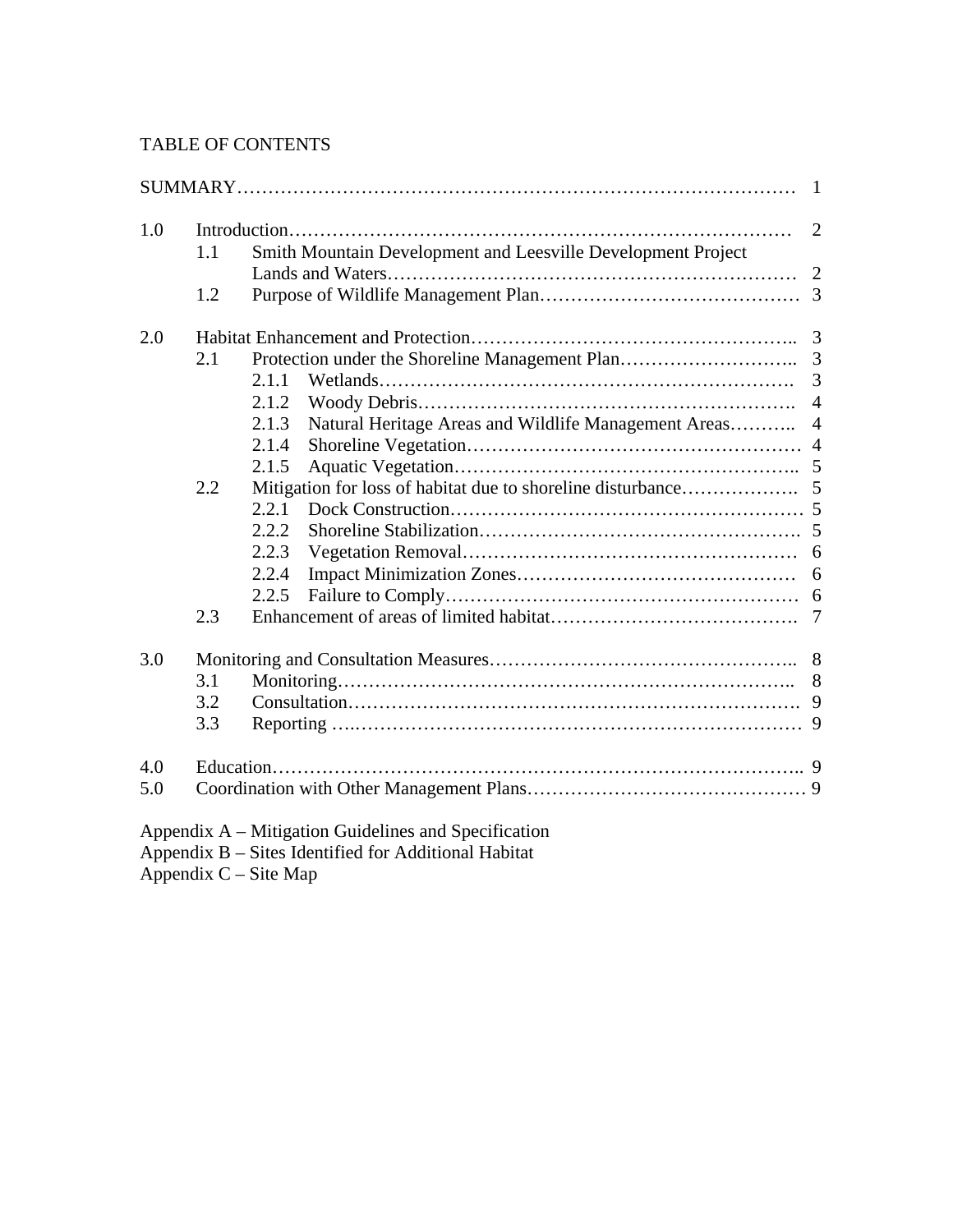#### SUMMARY

The Smith Mountain Project (No. 2210) is licensed to Appalachian Power Company (Appalachian) and is a pumped storage hydroelectrical project located on the Roanoke River in Bedford, Campbell, Franklin and Pittsylvania counties in Virginia. The upper reservoir of the pumped storage facility is the Smith Mountain Development, while the lower reservoir is the Leesville Development.

The purpose of this Habitat Management Plan (Plan) is to identify measures for protecting, enhancing and creating habitat within Project lands and waters and to outline how this will be accomplished over the term of the new license. The goal of this Plan is to maintain the ability to construct private access to the Project waters while protecting and enhancing the habitat along the shoreline.

The Habitat Management Plan is being submitted to the Federal Energy Regulatory Commission (FERC) as part of the license application and reflects the measures that Appalachian will be responsible for as the licensee. However, there will be times when it makes sense to develop a cooperative agreement between Appalachian and other parties to manage a resource in a mutually beneficial way. These types of agreements will be outside of relicensing and may reflect additional measures that are above those required by this management plan.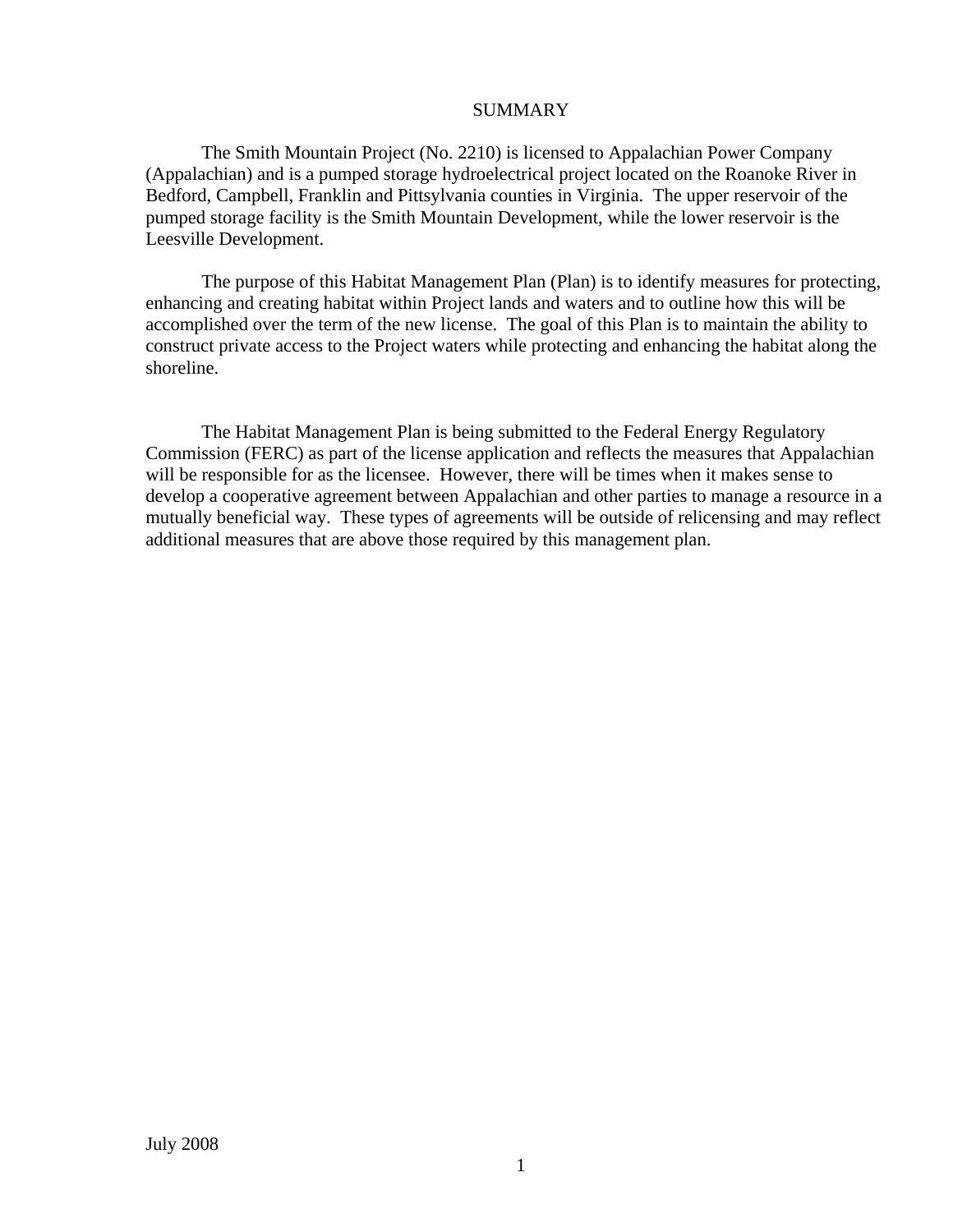#### 1.0 INTRODUCTION

This Habitat Management Plan has been prepared to identify measures to protect, enhance and create littoral habitat within Project lands and waters and to outline how this will be accomplished over the term of the new license. The goal of this plan is to maintain the ability to allow for the construction of private access to the Project waters while protecting and enhancing the habitat along the shoreline within the project boundary. This Plan, which has been prepared in consultation with agencies and stakeholders, will be filed as part of the license application.

#### 1.1. SMITH MOUNTAIN DEVELOPMENT AND LEESVILLE DEVELOPMENT PROJECT LANDS AND WATERS

The Smith Mountain Project consists of two developments, both located on the Roanoke River in Bedford, Campbell, Franklin, and Pittsylvania counties in Virginia. The upper development of the Project is Smith Mountain and the lower development is Leesville. The Smith Mountain Development has five generating units, with a combined generating capacity of 586 MW. The reservoir behind Smith Mountain dam has a surface area of 20,260 acres at an operating pool elevation of 795 feet National Geodetic Vertical Datum 1929 (NGVD) and 500 miles of shoreline. The Leesville Development has two generating units, with a combined generating capacity of 50 MW. The reservoir behind the Leesville dam has a surface area of 3,260 acres at an operating pool elevation of 613 NGVD and 100 miles of shoreline.

The Project boundary for the Smith Mountain Development is 800 feet NGVD. The Project boundary for the Leesville Development is 620 feet NGVD. During operations of the pumped storage facility, the Smith Mountain reservoir can fluctuate up to 2 feet, while the Leesville reservoir fluctuates up to 13 feet (between elevation 600 feet and 613 feet).

Habitat within the project boundary comes from a variety of sources including overhanging trees, woody debris, wetlands, aquatic vegetation, and other submerged structures. As development continues around the shorelines of both lakes, this habitat is altered and/or removed. The Shoreline Management Plan (SMP) dated August 29, 2003, as approved and modified by FERC's order issued July 5, 2005, and amended by FERC's orders issued April 14, 2006 and February 23, 2007 addresses the removal of vegetation on land between the water and the project boundary and has provisions to protect wetlands and woody debris sites as defined in the plan. The SMP does not address other types of habitat that is removed from shoreline clearing for docks or the installation of riprap.

In 2006, Appalachian retained Devine, Tarbell and Associates (DTA) to conduct a Littoral Zone Habitat Study as part of Appalachian's relicensing efforts for the Project. The study report provides information on lake shore activities and their potential effect on fish and fish habitat that utilize the littoral zone (DTA 2007). As part of the consultation process for relicensing, it was determined that a Habitat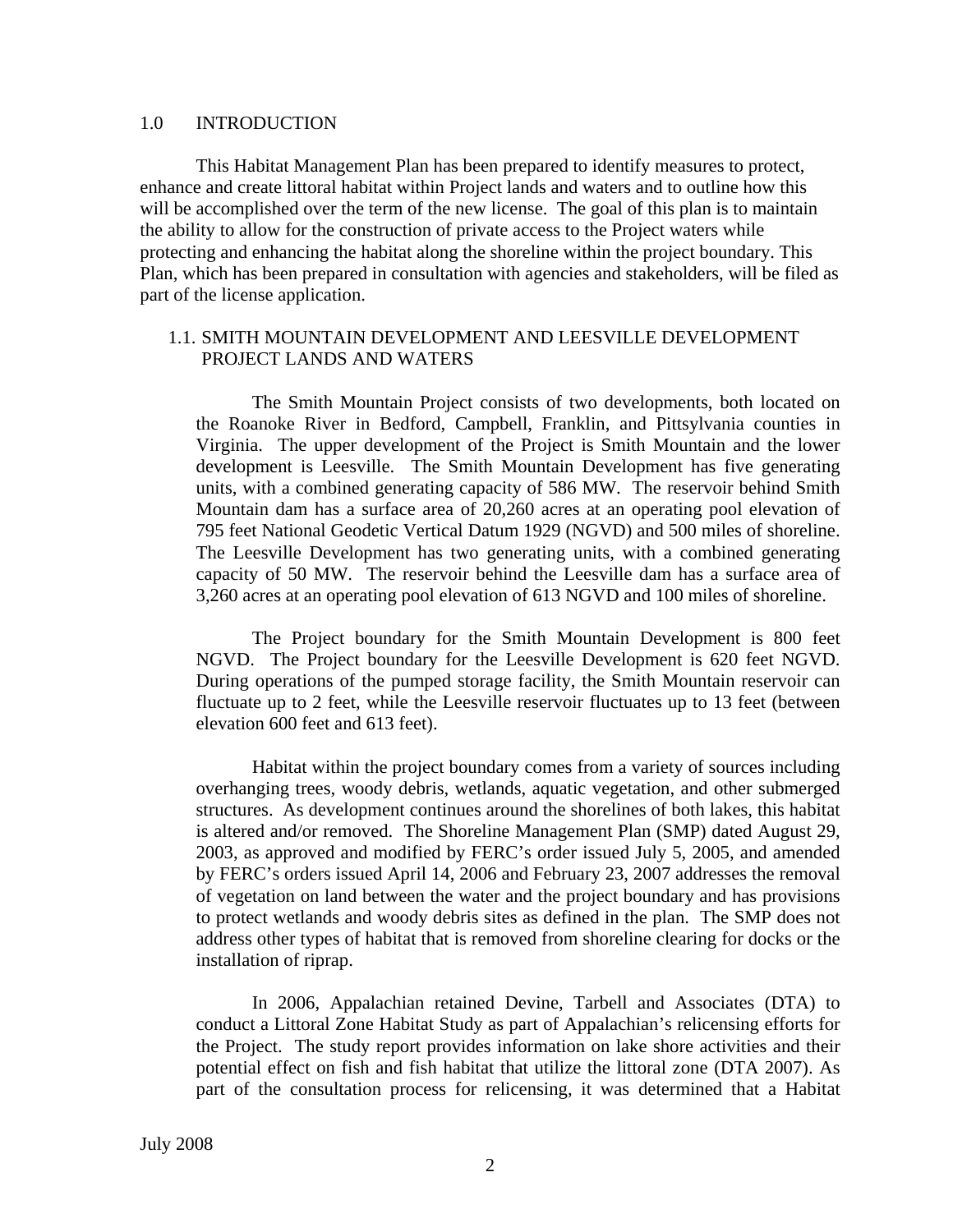Management Plan should be prepared to address current and future habitat needs under the term of the new license. This includes the mitigation for habitat that is altered and/or removed by shoreline construction and implementation of projects to enhance habitat in areas that have limited existing habitat.

Appalachian is proposing to adopt the terms of the current SMP as part of the new FERC license. The current SMP is scheduled to be revised in 2010, and as such, Appalachian will be providing a revised SMP within one year following the issuance of a new license. There are measures identified in this Management Plan that will be incorporated into the next revision of the SMP.

## 1.2. PURPOSE OF HABITAT MANAGEMENT PLAN

The purpose of this Habitat Management Plan is to identify measures for protecting, enhancing and creating habitat within Project lands and waters and to outline how this will be accomplished over the term of the new license. The goal of this plan is to maintain the ability to allow for the construction of private access to the Project waters while protecting and enhancing the habitat along the shoreline.

## 2.0 HABITAT ENHANCEMENT AND PROTECTION

The purpose of this section of the Plan is to outline how habitat will be protected and enhanced over the term of the next license.

## 2.1 PROTECTION UNDER THE SHORELINE MANAGEMENT PLAN

The Smith Mountain Project Shoreline Management Plan (SMP) contains provisions for protecting habitat such as wetlands, woody debris and areas identified by the Virginia Natural Heritage Program as important natural communities.

2.1.1 Wetland Habitat as defined in the SMP

The shoreline adjacent to wetland habitat is classified as follows and includes fringed wetland areas, which are a diverse assemblage of herbaceous and woody plan (emergent/submerged and scrub/shrub) species in shallow water habitat and scrubshrub habitat:

Impact Minimization Zone:

• Wetlands that span less than 100 feet of linear shoreline

Conservation / Environmental Zone:

• Large wetland areas (e.g. 100 feet or more of continuous shoreline length), usually associated with streamheads at the back of coves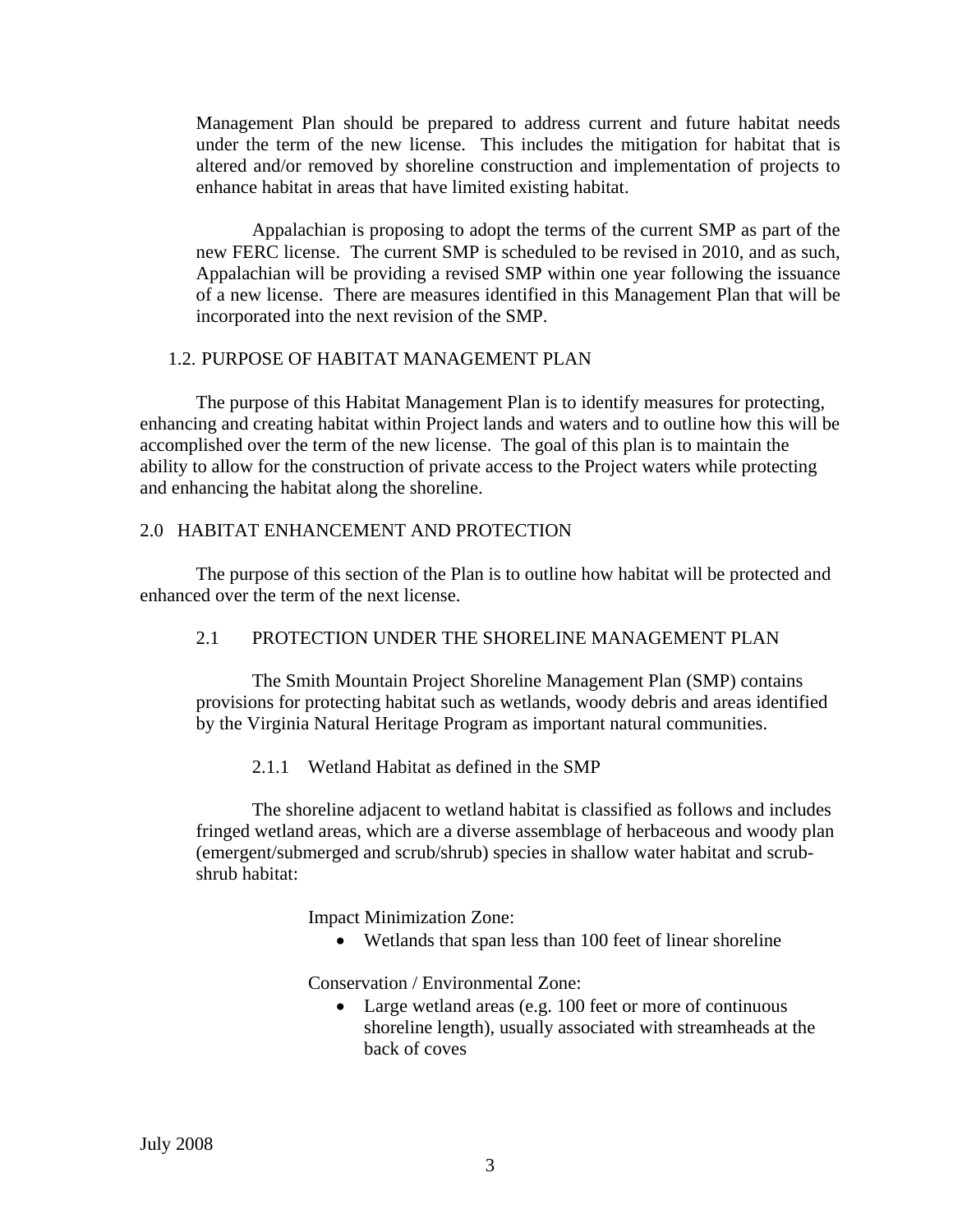Development within an Impact Minimization Zone (IMZ) is limited, but possible, based on a review of the related plans, including mitigation for any impacts to resources. This requires review and approval by the resource agencies and Federal Energy Regulatory Commission (FERC). Development within the Conservation / Environmental Zones is prohibited.

#### 2.1.2 Woody Debris

The shoreline adjacent to woody debris habitat is classified as follows:

Impact Minimization Zone:

• Areas classified as large woody debris. The definition of large woody debris areas is "Areas of large downed trees with a density of more than 5 trees greater than 10 inches in diameter per 100 linear feet of shoreline."

Development within an IMZ is limited, but possible, based on a review of the related plans, including mitigation for any impacts to resources. This development requires review and approval by the resource agencies and FERC.

2.1.3 Natural Heritage Areas and Wildlife Management Areas

The shoreline adjacent to areas identified by the Virginia Natural Heritage Program and the Smith Mountain Wildlife Management Area are classified as follows:

Impact Minimization Zone:

• Areas adjacent to Smith Mountain Wildlife Area

Conservation / Environmental Zone:

• Areas identified by the Virginia Natural Heritage Program as important natural communities.

Development with an IMZ is limited, but possible, based on a review of the related plans, including mitigation for any impacts to resources. This development requires review and approval by the resource agencies and FERC. Development within the Conservation / Environmental Zones is prohibited.

### 2.1.4 Shoreline Vegetation

Vegetation within the Project boundary must be preserved if present. Ground disturbing activities in this area must be minimal in order to maintain the function of the buffer under the conditions of the Shoreline Management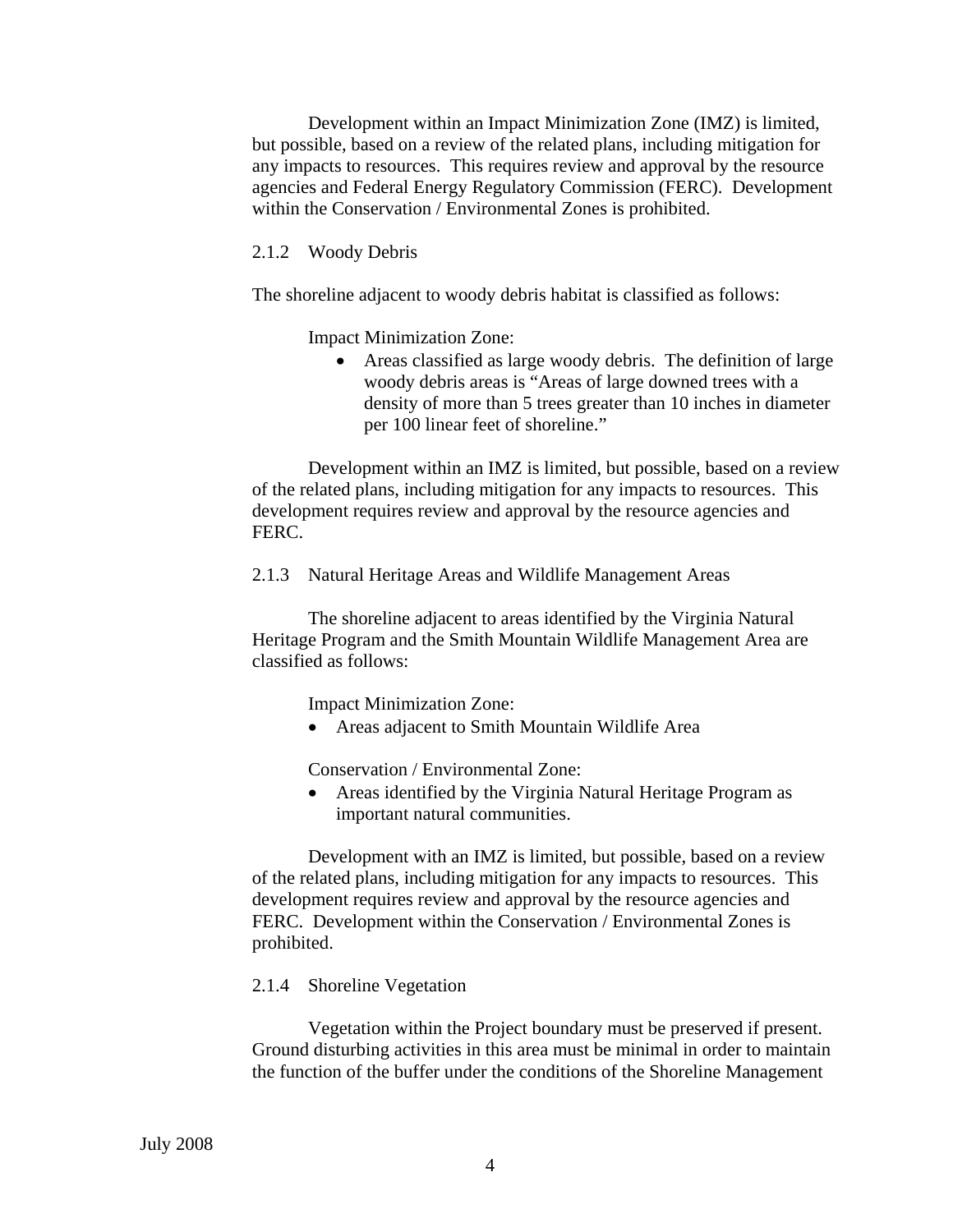Plan. A property owner may apply for a permit to modify the existing vegetation cover by removing vegetation for the following reasons:

- Provide for reasonable view of the water
- Construct access paths to the shoreline and/or dock
- Construct erosion and sediment control measures along the shoreline
- General maintenance to the vegetated area

If vegetation is removed, it shall be replaced with native vegetation as detailed in the SMP in order to maintain the function of the vegetative buffer along the shoreline. In the event that vegetation is removed from within the Project boundary without a permit, the responsible individual may be required to replace vegetative materials within the Project boundary.

#### 2.1.5 Aquatic Vegetation

The management of existing aquatic vegetation is addressed in Appalachian's Aquatic Vegetation Management Plan that is being filed as part of Appalachian's license application. The introduction of native, aquatic vegetation where this type of habitat is lacking is covered in Section 2.3 of this Habitat Management Plan.

## 2.2 MITIGATION FOR THE LOSS OF HABITAT DUE TO SHORELINE **DISTURBANCE**

Disturbance along the shoreline for the construction of a boat dock or the installation of shoreline stabilization can result in the removal of important habitat along the shoreline and the littoral zone. Trees and woody debris along the shoreline, especially trees that overhang or protrude into the water, provide important habitat that is utilized by a variety of aquatic, semi-aquatic, and terrestrial organisms.

#### 2.2.1 Dock Construction

The SMP will be revised to require mitigation for lost habitat due to the construction of a dock. At the time of dock construction, it will be required that bundles of woody debris and/or cedar trees or other approved material be anchored and contained within the area under the stationary portion of the dock. Guidelines for bundling and anchoring woody debris and/or cedar trees are located in Appendix A of this Plan. If it is deemed that the site is not suitable for habitat replacement (e.g. the water is too shallow or too deep, it creates navigational issues, etc.), then off-site mitigation will be required.

#### 2.2.2 Shoreline Stabilization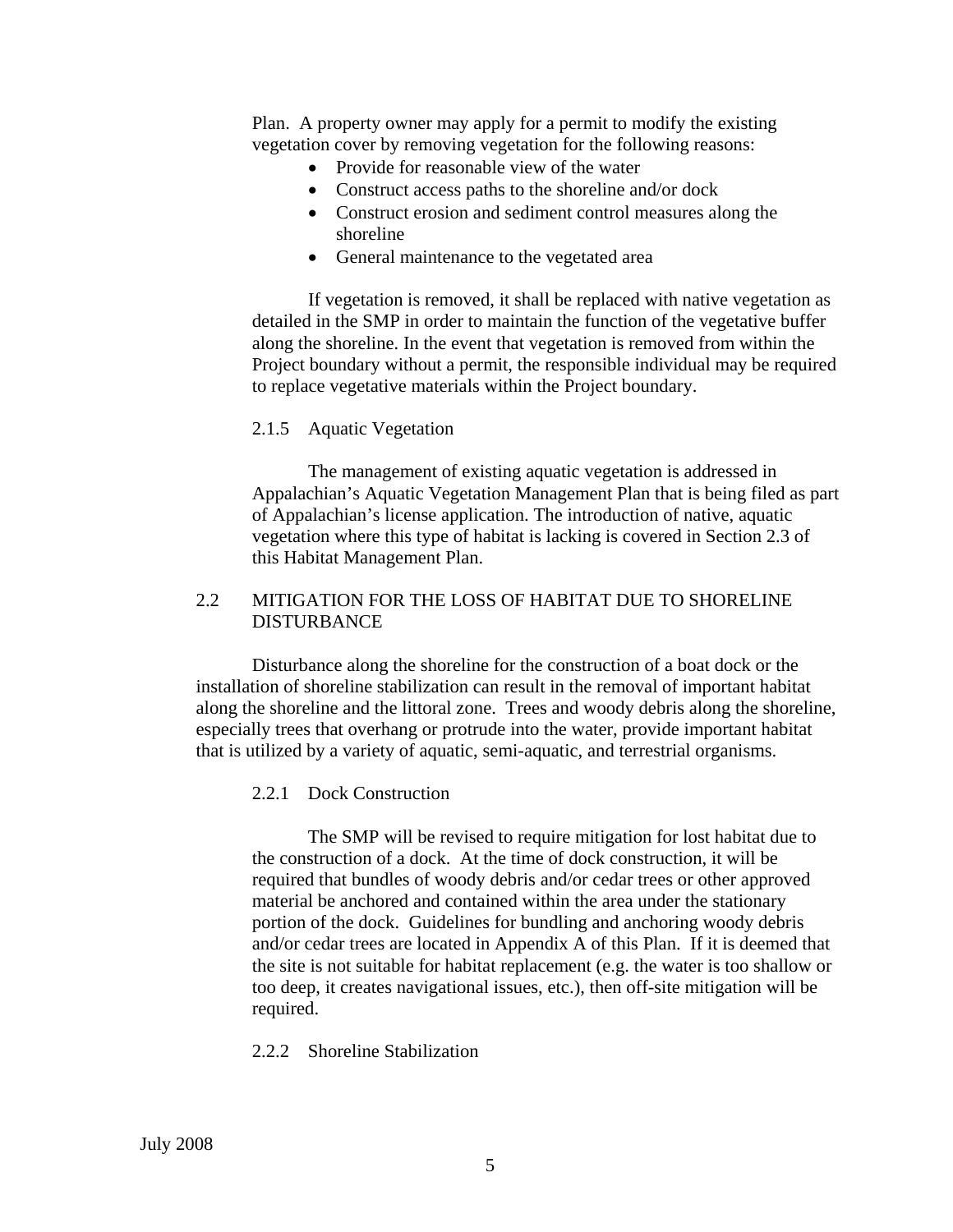The SMP will be revised to require mitigation for lost habitat due to the clearing of shoreline and installation of riprap to replace the function of the woody debris. At the time of shoreline disturbance, it will be required that bundles of woody debris and/or cedar trees or other approved material be anchored at sufficient depths adjacent to the disturbed shoreline. Guidelines for bundling and anchoring woody debris and/or cedar trees are located in Appendix A of this Plan. If it is deemed that the site is not suitable for habitat replacement (e.g. the water is too shallow or too deep, it creates navigational issues, etc.), then off-site mitigation will be required. Recommended mitigation will depend on existing habitat at the site prior to disturbance.

#### 2.2.3 Vegetation Removal

The SMP will be revised to require mitigation for lost habitat due to the removal of vegetation along the shoreline that is extending over into the water. This will include any dead vegetation that is overhanging into the water. At the time of vegetation removal, any vegetation extending out into the water will need to be replaced with alternative habitat. Guidelines for alternative habitats are located in Appendix A of this Plan. If it is deemed that the site is not suitable for habitat replacement (e.g. the water is too shallow or too deep, it creates navigational issues, etc.), then off-site mitigation will be required.

#### 2.2.4 Mitigation in an Impact Minimization Zone

Shoreline classified as an Impact Minimization Zone due to habitat features (i.e. wetlands, woody debris, Natural Heritage areas, etc.) can not be developed without agency review and receiving FERC approval. The first preference will be to design around these habitat features so as to not disturb them. If this is not an option, the landowner will need to develop a mitigation plan in consultation with the various resource agencies to mitigate for the loss of habitat for consideration. If a plan can be agreed upon, it will be forwarded to the FERC as part of the request for approval. If it is deemed that the site is not suitable for habitat replacement (e.g. the water is too shallow or too deep, it creates navigation issues, etc.), then off-site mitigation may be considered. There may be times when the habitat can not be adequately replaced and the disturbance of the shoreline within the Project boundary will not be allowed.

#### 2.2.5 Failure to Comply

Failure to comply with the requirements for mitigation may result in either 1) revocation of the dock or shoreline stabilization permit, 2) installation of habitat by Appalachian and/or other authority at the property owners cost or (3) owner contributing to a fund that will be used for off-site mitigation. These items are listed by preference.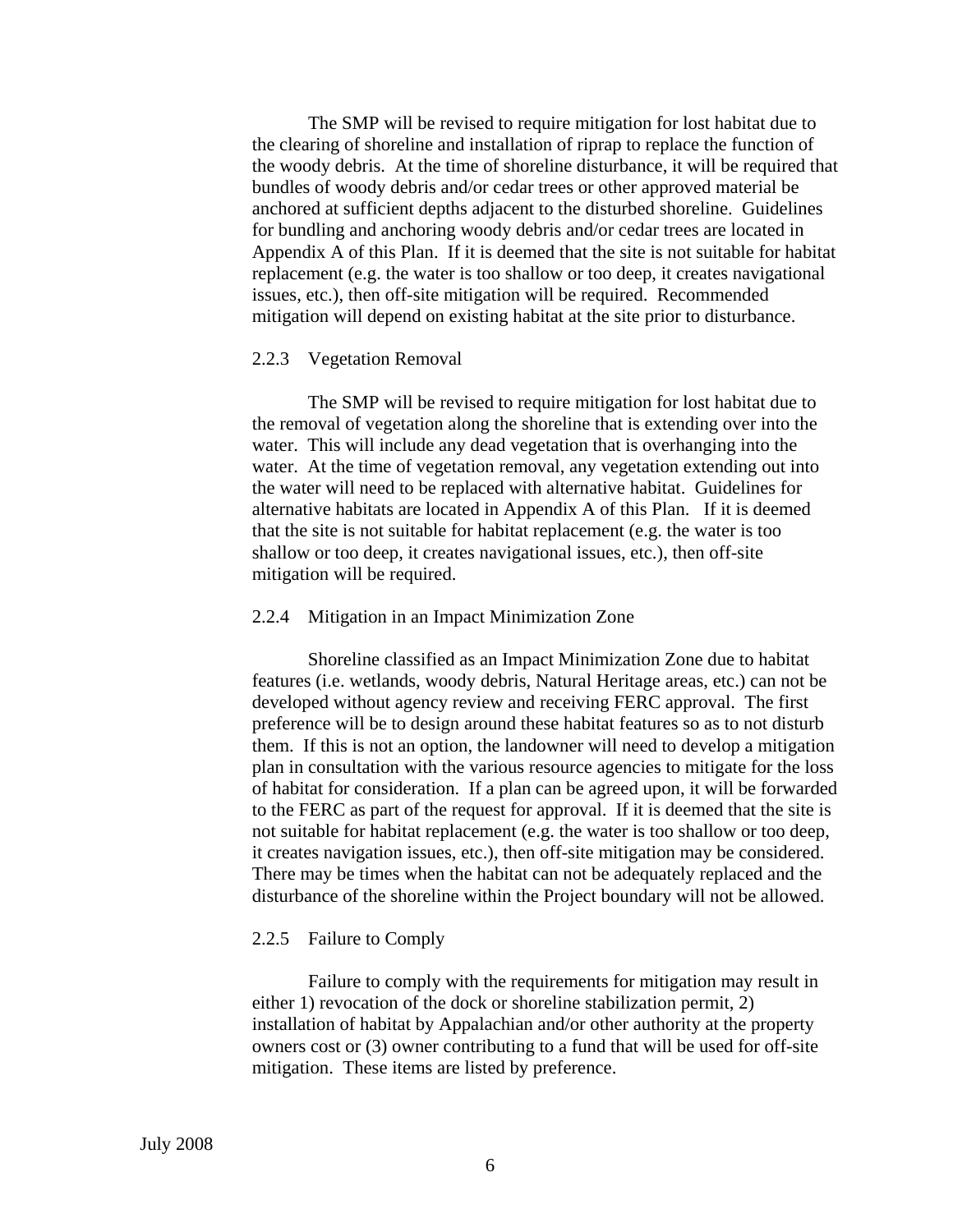### 2.3 ENHANCEMENT IN AREAS OF LIMITED HABITAT

Habitat at the Project is of key importance to the fish, birds, reptiles and other animals that live at the lake. This section of the plan provides a process for enhancing and/or creating additional habitat in areas where there is limited or poor habitat. This overall plan will be adaptive in nature and modified as necessary based on the previous year's experiences and will incorporate new techniques as they are identified.

A Habitat Management Technical Review Committee will be established with representation from Appalachian, Virginia Department of Game and Inland Fisheries, Smith Mountain Lake Association, Leesville Lake Association, Tri-County Lake Administrative Commission and one at-large member with experience in habitat enhancement. The purpose of the technical committee will be to plan habitat enhancement projects at the Project and to review enhancement / mitigation projects submitted by individuals or community groups.

A list of areas and the type of habitat to be added is included in Appendix B of this plan. These areas include land adjacent to public access sites, islands, and areas adjacent to undeveloped shoreline (including Appalachian- owned properties) on both Smith Mountain and Leesville Lakes. Sites identified to date include shoreline at the Smith Mountain Lake State Park, VDGIF's public boat ramp access sites, Franklin County Park, Appalachian-owned islands, Appalachian's two public picnic areas, and other Appalachian-owned properties including the three sites set aside for future public use. A map of these sites is located in Appendix C. Each site will be assessed for the type of habitat that should be created. Habitat to be considered will include both natural and man-made fish attraction structures, vegetative plantings, and native (non-aggressive) aquatic vegetation. Appendix A contains guidelines for constructing the various types of habitats. These guidelines will be revised as necessary based on experience that is gained each year. The sites have been prioritized and a schedule developed for implementing the measures. This schedule is located in Appendix B. These areas will also be considered as areas where the offsite mitigation that is required under Section 2.2 can be located if approved by the Technical Committee.

Demonstration projects that have the dual benefits of habitat and erosion control will be developed for a site on Smith Mountain lake and a site on Leesville lake. Appalachian, in consultation with VDGIF, will develop detailed plans for the two demonstration projects. The plans will be provided to the Habitat Technical Review Committee for review and comment. Following the consultation, the detailed plans will be filed with the Commission for review and approval. The proposed areas for these two demonstration projects are noted on the map in Appendix C.

Information will be provided to the lake community containing ideas on how to enhance habitat adjacent to their properties. Partnering with interested communities, clubs and associations to construct enhancement projects will be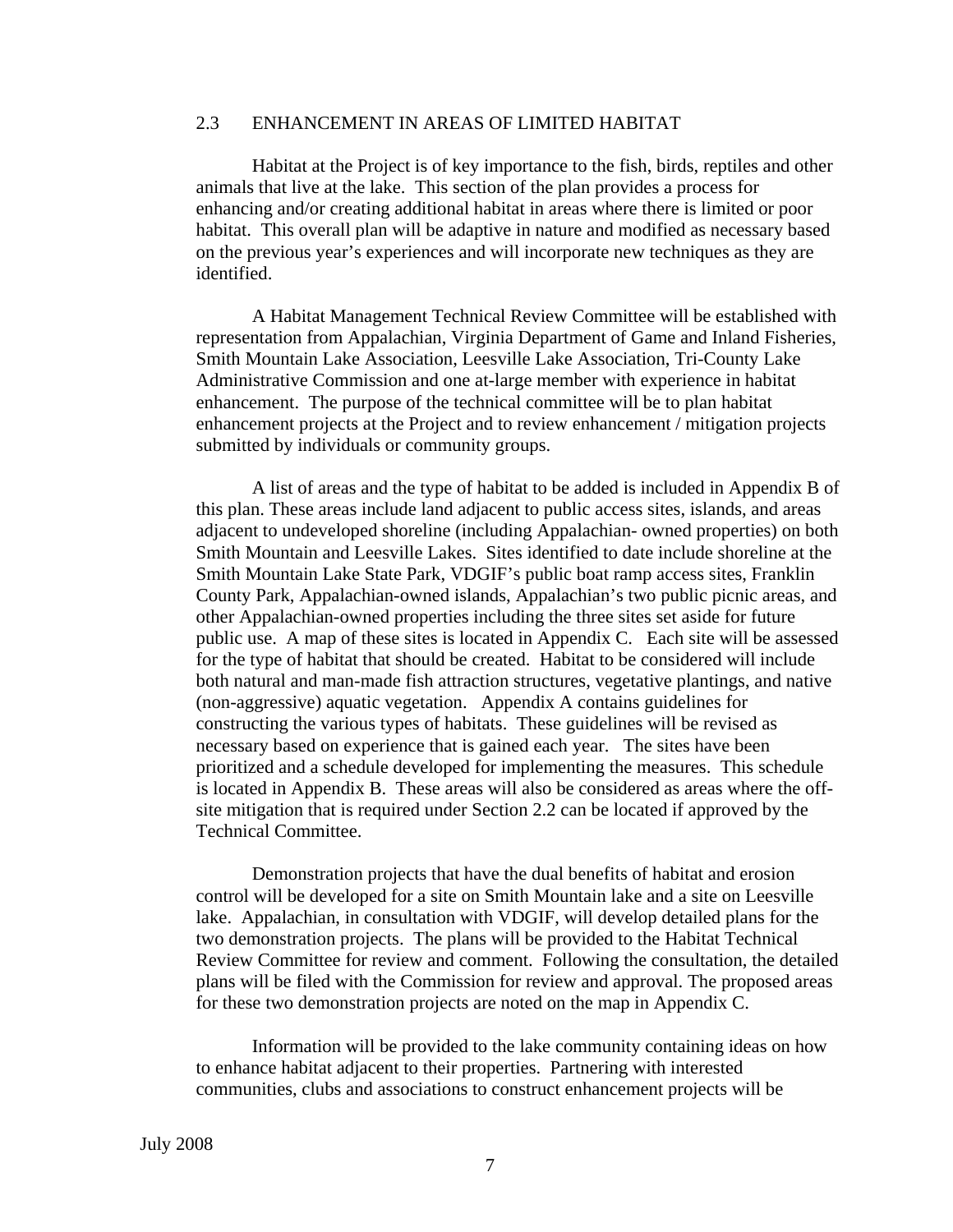encouraged. Information on how to locate the enhancement sites will also be provided to the community in the form of brochures and a website.

A fund will be set up to support habitat enhancement projects for Leesville and Smith Mountain Lakes. Appalachian will contribute \$25,000 per year (adjusted by appropriate Consumer Price Index) to this fund. This money will be used for habitat enhancement projects on the lakes as determined in consultation with the Technical Committee. Additional funds may come from the state, counties, grants, mitigation payments, or partnering groups.

### 3.0 MONITORING AND CONSULTATION MEASURES

The purpose of this section of the Plan is to outline how the plan will be monitored and the process for consultation with the state agencies and other interested stakeholders.

#### 3.1 Monitoring

Mitigation measures under Section 2.2 will be verified when the completed dock, riprap or vegetation removal project is inspected. Follow-up inspections of random projects may also be performed to ensure the measures stay in place. For projects required under Section 2.2.4, GIS data will be collected and the mitigation measures will be inspected periodically to ensure the measures remain in place.

GIS data for all enhancement projects under Section 2.3 will be collected and the areas included on a map. This information will be made available publicly to the fishing community. These sites will be inspected annually to qualitatively assess their success and ensure they are functioning as designed. The criteria to assess the structures will include ensuring that they are in place, are in relatively the same condition as when installed and they remain secure. Following the fifth year of plan implementation, Appalachian will consult with VDGIF to assess habitat enhancement areas for comparison with areas without the enhancements. The results of this exercise will be provided in the five-year report to FERC to determine success of the enhancements.

#### 3.2 Consultation

An overall plan for enhancement projects will be developed in consultation with the Technical Review Committee. The table in Appendix B will be developed as part of this consultation process. The plan outlines locations, types of habitat, and parties to be involved in the enhancement projects. The Technical Review Committee will meet at least once per year to review the overall plan and recommend changes as needed. IMZ mitigation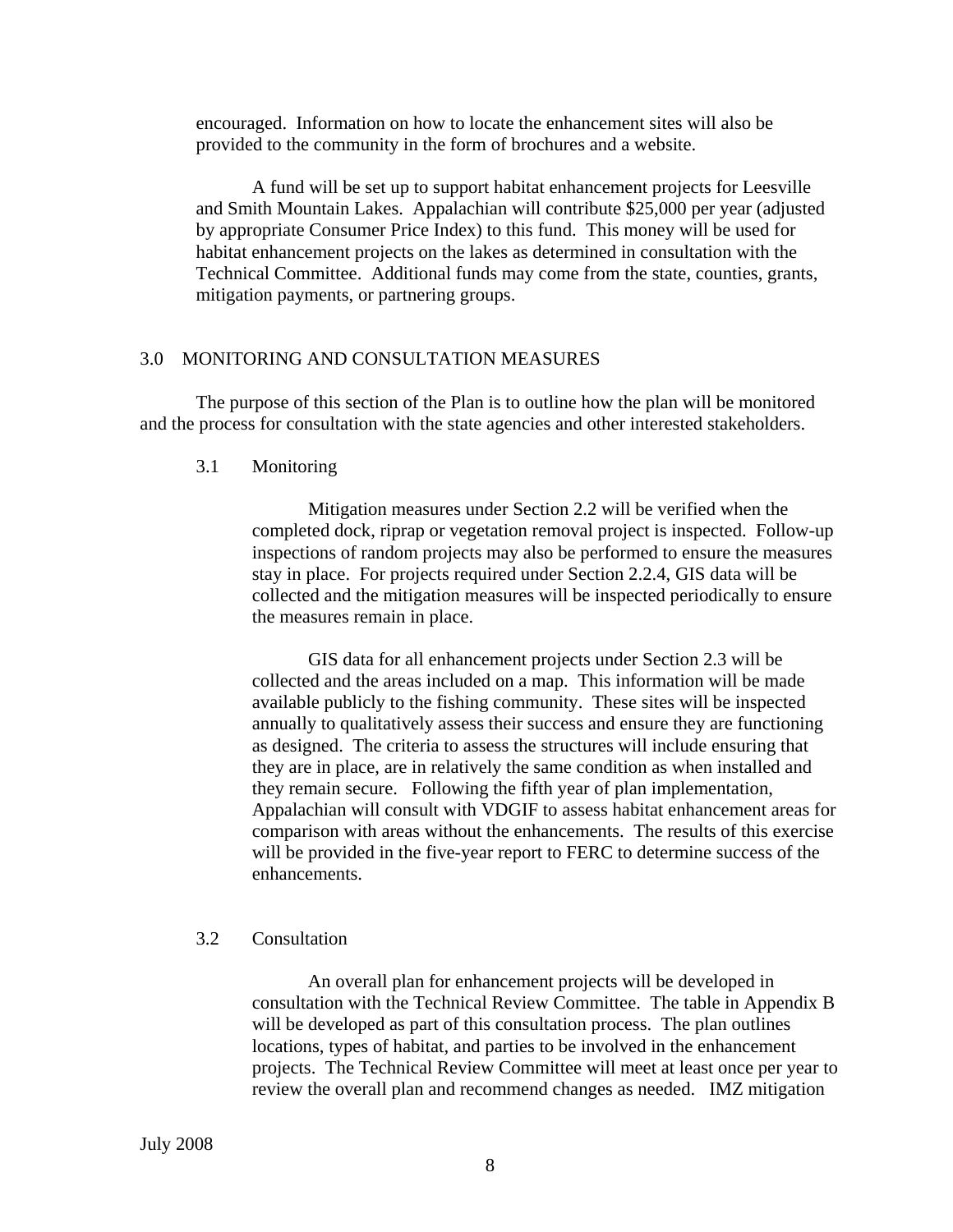plans will be circulated to members of the Technical Review Committee for review and comment. (Note: The agencies that are already required under the Shoreline Management Plan's requirements will still be involved in the IMZ review process.) Additional meetings will be held on an as-needed basis.

## 3.3 Reporting

The enhancement plan that is developed as part of the Habitat Management Plan will be reviewed annually by the Technical Review Committee and revised as needed by Appalachian. Appalachian will prepare an annual report outlining the enhancement work that has been completed. It will include a) monitoring information associated with Section 3.1 above; b) a summary of the enhancement projects that have been completed including details on the habitat types; c) education measures that have been implemented; and c) any recommendations for changes to the Habitat Plan. A five year report will be compiled for submission to the Federal Energy Regulatory Commission. Included in this report will be support documents indicating consultation with the Technical Review Committee, a summary of the annual report findings as described above, an assessment of the success of the enhancements and any changes in the Habitat Plan that will require Commission approval.

## 4.0 Education

The Technical Review Committee will identify measures to share information with the lake community related to the importance of habitat, measures that individuals can undertake to improve habitat along their shoreline, and opportunities to partner on habitat enhancement projects.

## 5.0 Coordination with Other Management Plans

The Erosion Monitoring Plan includes the requirement to develop two demonstration projects that incorporate both erosion control and habitat along shoreline of each of the two lakes. Appalachian, in consultation with VDGIF, will develop detailed plans for the two demonstration projects. The plans will be provided to the Habitat Technical Review Committee for review and comment. Following the consultation, the detailed plans will be filed with the Commission for review and approval.

A copy of the annual Habitat Enhancement report will be provided to the Debris Technical Review Committee for their information. This will provide the Debris Technical Review Committee with information on the qualities of debris that provide habitat and where these projects are located so they will not be disturbed. This will also provide the Habitat Technical Review Committee with input on how any proposed enhancement projects could create issues from a navigation standpoint.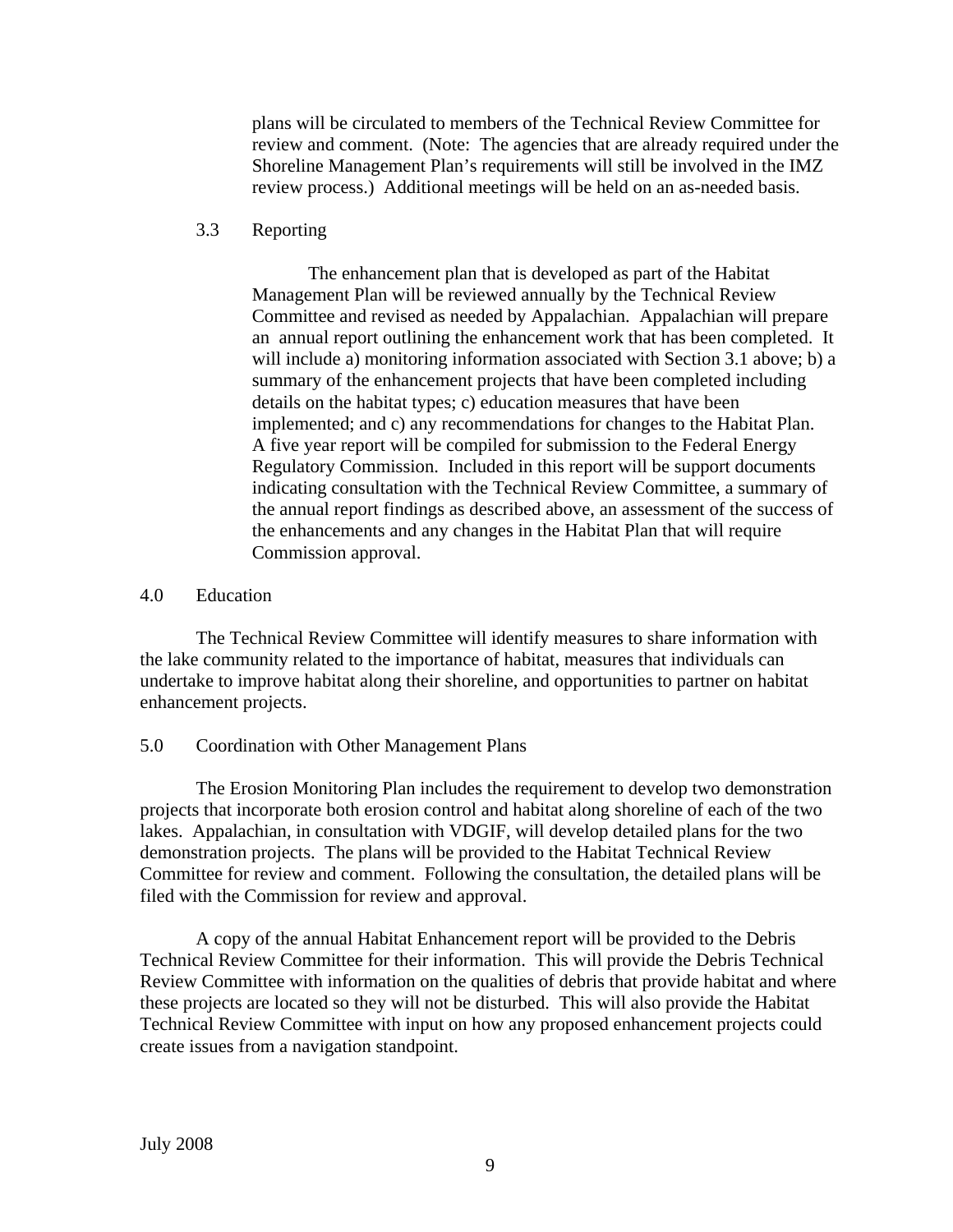A copy of the annual Debris report will also be provided to the Habitat Technical Review Committee for their information. This will provide information to the committee regarding potential debris accumulation areas so these areas can be assessed for habitat potential.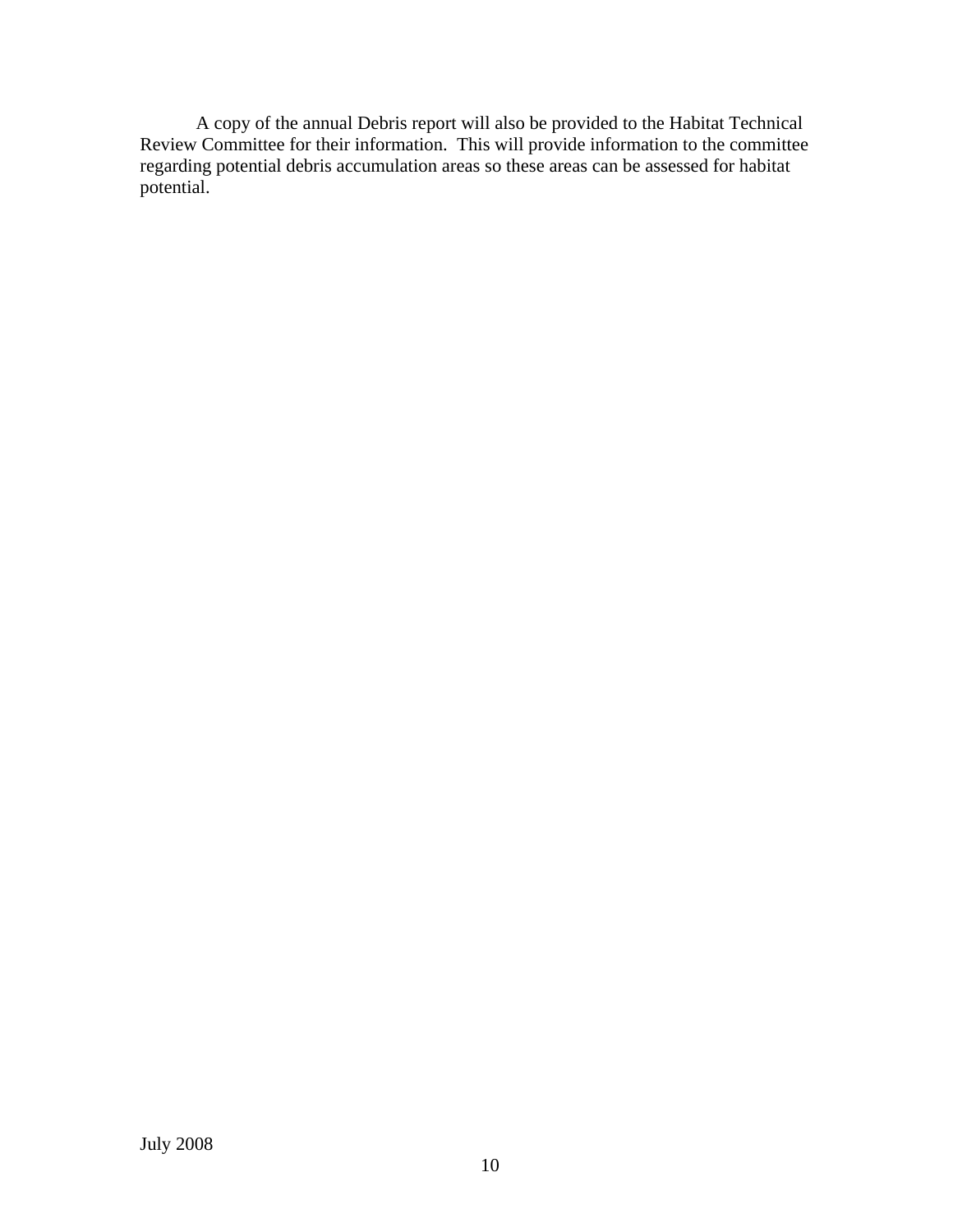## **Appendix A – Mitigation Guidelines and Specifications**

The following information is provided as guidelines for constructing Habitat Enhancement Projects under the Habitat Management Plan. Since this plan is adaptive in nature, these guidelines will be modified as necessary to take into consideration experience from previous year's projects and new techniques as they are identified.

Cover:

- Natural:
- 1) Submerged Trees
- 2) Felling
- Artificial:
- 1) Plastic Structures
- 2) Wooden Structures

Riprap Structures:

Plantings: Native Vegetation (Water willow)

Source Documents:

Southern Division American Fisheries Society (AFS) Reservoir Committee Habitat Manual for Use of Artificial Structures in Lakes and Reservoirs (http://www.sdafs.org/reservoir/manuals/habitat/Main.htm)

Aquatic Plant Establishment Workshop Presentation: Propagation and Establishment of Native Vegetation, 2006 SDAFS Spring Meeting (http://www.sdafs.org/reservoir/manuals/aqveg/veghome.htm)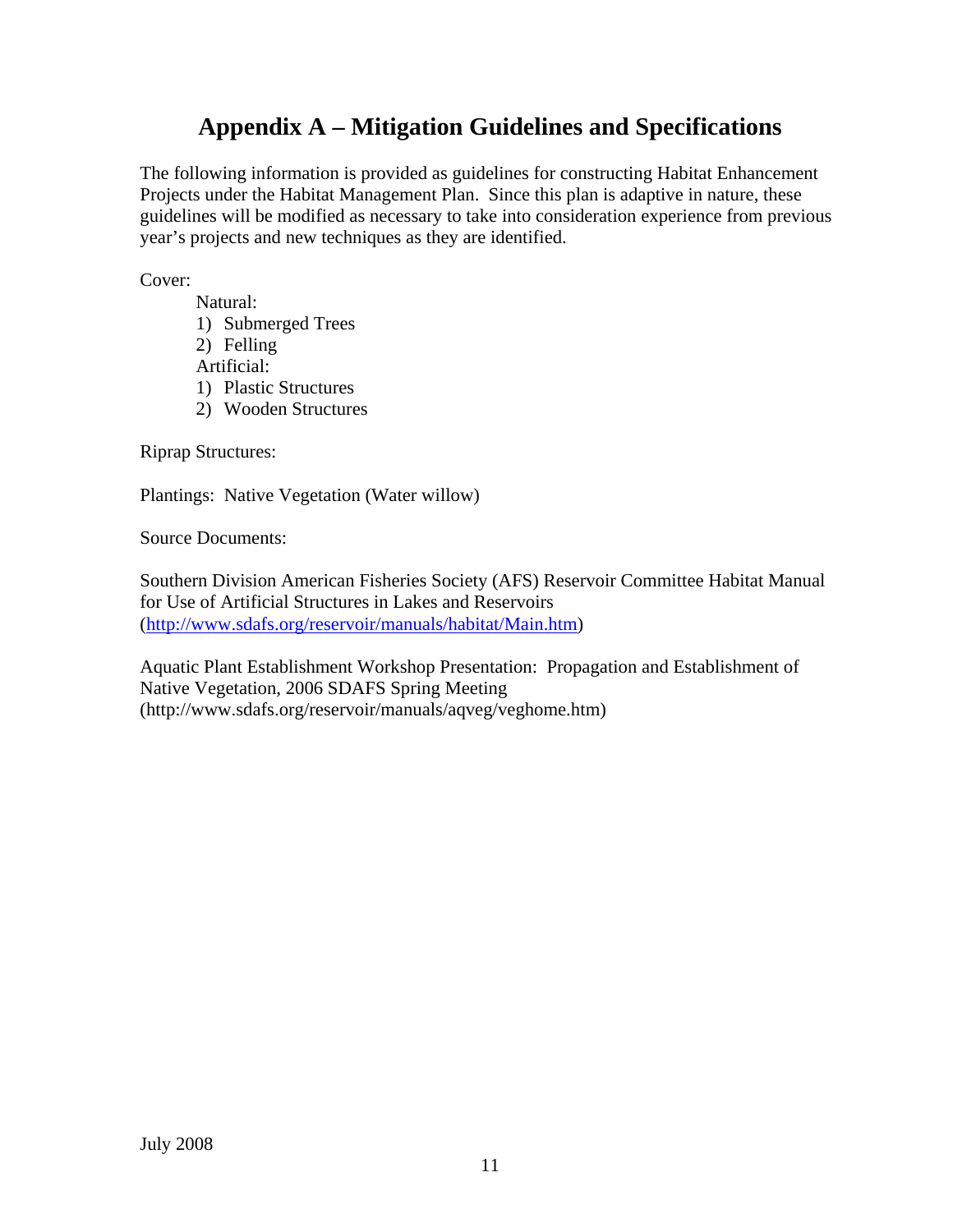## **Appendix B – Initial 5-year Enhancement Plan Sites Identified for Additional Habitat**

## **Smith Mountain Lake**

| <b>Site</b>          | <b>Type of</b>                                              | <b>Schedule</b> | <b>Involved</b>             |
|----------------------|-------------------------------------------------------------|-----------------|-----------------------------|
|                      | <b>Habitat</b>                                              |                 | <b>Parties</b>              |
| <b>State Park</b>    | Cover / Structure in<br>cove areas and near<br>fishing pier | 2011            | VDCR, VDGIF,<br>Appalachian |
| Vicinity of public   | Cover / Structure                                           | 2012            | Appalachian,                |
| boat ramps and       | <b>Planting Vegetation</b>                                  |                 | VDGIF, Franklin             |
| fishing piers        |                                                             |                 | County                      |
| Demonstration        | Details will be                                             | 2013            | Appalachian, VDGIF          |
| Project (erosion     | provided to the                                             |                 |                             |
| control and habitat) | Commission for final                                        |                 |                             |
| - Appalachian        | review and approval                                         |                 |                             |
| Owned Property in    | prior to                                                    |                 |                             |
| <b>Bull Run area</b> | implementation                                              |                 |                             |
| Island areas         | Cover / Structure                                           | 2015            | Appalachian, VDGIF          |

## **Leesville Lake**

| <b>Site</b>          | <b>Type of</b>      | <b>Schedule</b> | <b>Involved</b>    |
|----------------------|---------------------|-----------------|--------------------|
|                      | <b>Habitat</b>      |                 | <b>Parties</b>     |
| Leesville picnic     | Cover / Structure   | 2012            | Appalachian, VDGIF |
| area                 |                     |                 |                    |
| Vicinity of public   | Cover / Structure   | 2013            | Appalachian and    |
| boat ramps           |                     |                 | <b>VDGIF</b>       |
| Demonstration        | Details will be     | 2014            | Appalachian, VDGIF |
| Projection (erosion) | provided to the     |                 |                    |
| control and habitat) | Commission for      |                 |                    |
| - picnic area below  | review and approval |                 |                    |
| Smith Mountain       | prior to            |                 |                    |
| Dam                  | implementation      |                 |                    |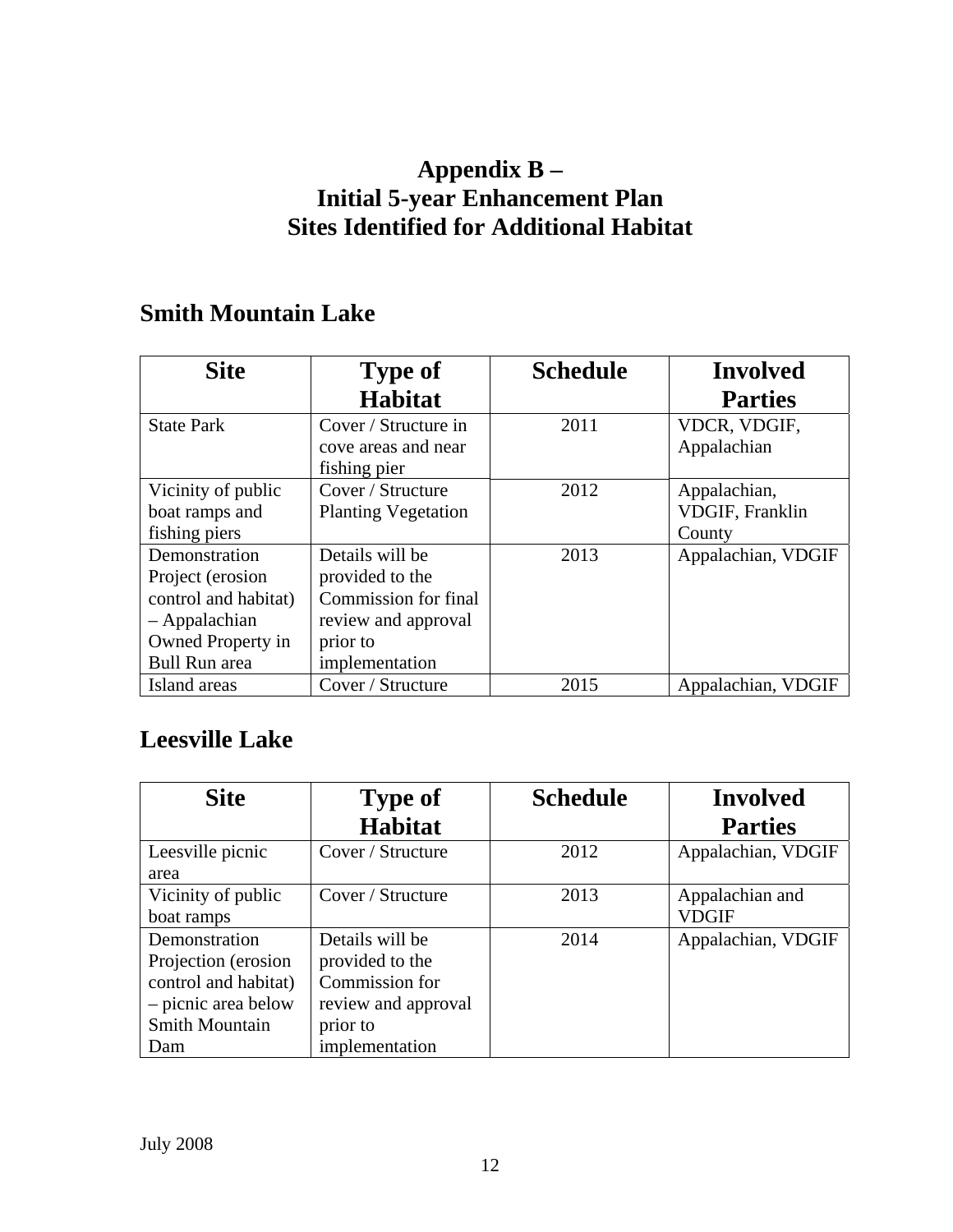# **Appendix C – Map**